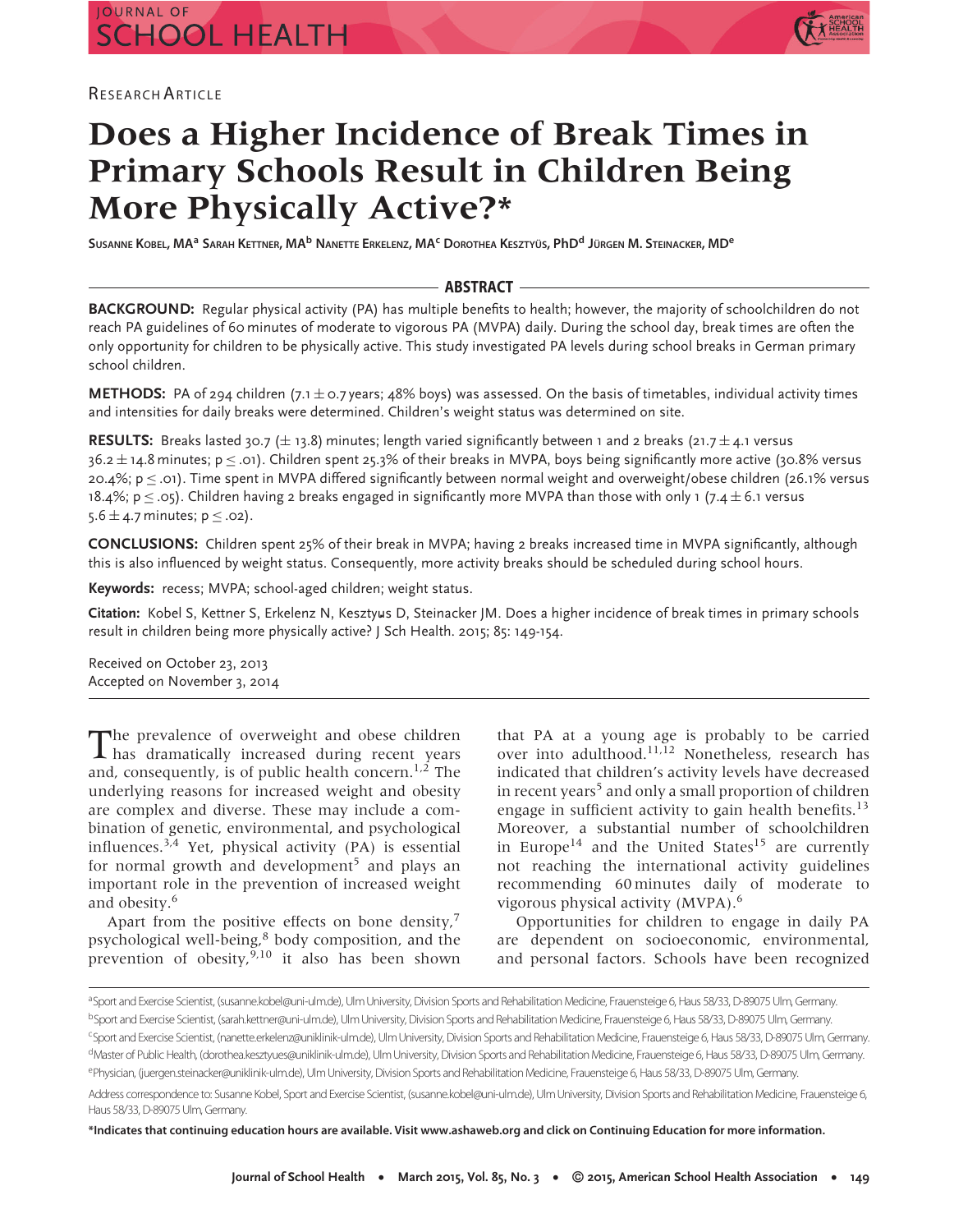as providing ideal environmental settings for the promotion of health-enhancing PA as they enable all children to avail themselves of the opportunity for PA.<sup>16</sup> During the school day, besides formal physical education, break times are often the only occasion during which children can be regularly physically active. The advantage of break times over formal physical education is that children have the chance to engage in daily PA through play. Additionally, it has been suggested that children are more probably to participate in MVPA during unstructured play rather than in structured activity.17 Break times are scheduled in most primary schools for 1 period or more per school day and are typically held outside.<sup>18</sup> However, whereas no empirically tested guidelines exist for ideal PA levels during break times, studies indicate that break times can contribute up to 40% of recommended daily PA levels.<sup>19</sup> Therefore, if PA levels could reach 40% and 50% of break time being spent in MVPA, these environments could be considered ''health promoting playgrounds.''19,20

In Germany, most primary schools finish at lunchtime and are scheduled to have 1 or 2 break times per morning, which may vary vastly in length. The majority of previous studies have investigated schools in the United States, <sup>21</sup> United Kingdom, <sup>22</sup> Australia, <sup>23</sup> Denmark,<sup>24</sup> and other parts of Europe25,26 which have a different schooling system to Germany. Some of this research identified that children experience school breaks for 5 hours per week and up to 600 break times a year,<sup>19</sup> offering a large amount of time where children can be physically active. However, these data are based on a 6- to 7-hour school day including 3 break times a day and consequently is only partially applicable.

The main purpose of this study, therefore, is first, to investigate PA levels during school break times in German primary school children. In addition, factors such as length and number of break times were assessed to determine the influence of these on children's PA levels during those breaks.

#### **METHODS**

#### **Participants**

Data were collected in respect of 294 primary school children  $(7.1 \pm 0.7 \text{ years}; 48\% \text{ boys})$  in southwest Germany, who were about to take part in the schoolbased health-promotion program ''Join the Healthy Boat.''<sup>27</sup> Prior to data collection, parents provided written and informed consent and children their assent to taking part in the study.

#### **Instruments**

Trained technicians took anthropometric measurements such as children's height (cm) and body mass (kg) which were taken to ISAK-standards<sup>28</sup> using a stadiometer and electronic scales (Seca 213 and Seca 862, respectively; Seca Weighing and Measuring Systems, Hamburg, Germany). The children's body mass index (BMI) was calculated as weight divided by height squared, and converted to BMI percentiles (BMIPCT) using German reference data<sup>29</sup> to define their weight status. Cutoff points for overweight children were determined above the 90th percentile; for obese children above the 97th percentile.

#### **Procedure**

Children's PA levels over 6 consecutive days were quantified using a multisensor device (Actiheart®, CamNtech Ltd., Cambridge, UK). Owing to the simultaneous recording of bodily movement and heart rate, this enabled the assessment of both mechanical and physiological strain. Heart rate and body movement counts were recorded every 15 seconds. Energy expenditure was calculated using Actiheart<sup>®</sup>'s captive software (Version 4.0.73), utilizing age- and sex-specific data in addition to body mass, height, heart rate, and movement counts.

The validity and reliability of this multisensor device have previously been demonstrated when predicting energy expenditure in children during 6 common activities, in free-play situations.<sup>30</sup> Energy expenditure was used to determine activity levels, which were classified according to Pate et al<sup>31</sup> as sedentary  $\left($  < 1.5 metabolic equivalent [MET]), light (1.5-3 MET), moderate (3-6 MET), and vigorous (*>*6 MET).

Individual break times were identified using timetables provided by the participants' teachers. For each child, activity times and intensities for their daily break times were determined. Variables such as length and number of breaks, sex and weight status were grouped using median split and yes/no, respectively. Trained staff determined the size of available playground (in  $m<sup>2</sup>$ ) during a school visit.

#### **Data Analysis**

Statistics were performed using SPSS Statistics 19 (SPSS Inc., Chicago, IL) with a significance level of  $p = .05$ . Descriptive statistics were calculated (mean values and standard deviations [SD]). Because the Kolmogorov-Smirnov-Tests showed non-normal distributions, Mann-Whitney *U* tests were subsequently used to examine group differences.

#### **RESULTS**

Children's break times varied between 15 and 90 minutes per school morning with an average break time of 30.65  $(\pm 13.8)$  minutes. The data showed that 61.9% of children had 2 breaks in the morning compared to 38.1% who had 1 morning break. Length of break times varied significantly between 1 and 2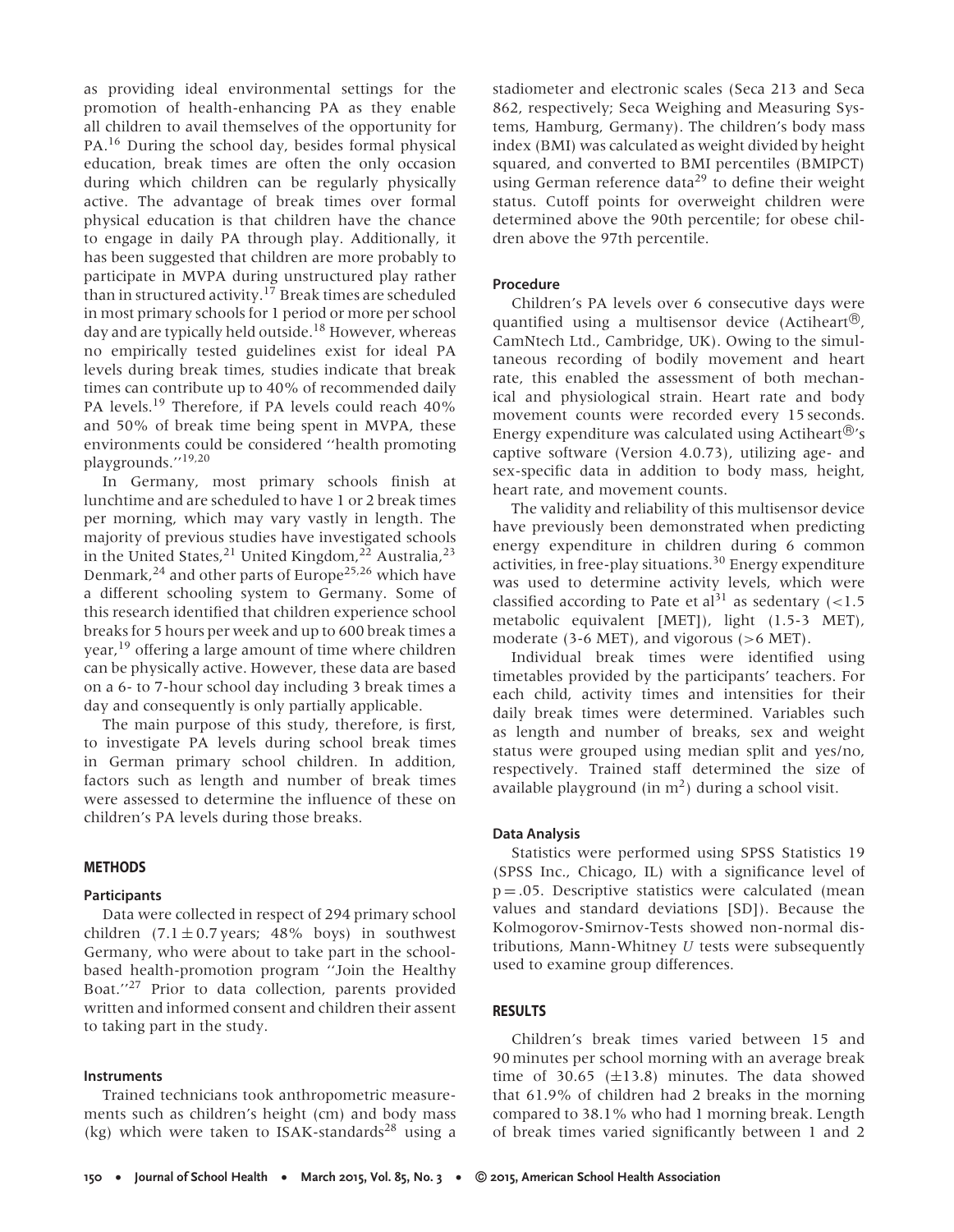Table 1. **Participant's Characteristics. Values Displayed in Mean and SD**

|                      | <b>Boys</b> | Girls       | All         |
|----------------------|-------------|-------------|-------------|
| N(%                  | 140 (47.6)  | 154 (52.4)  | 294 (100)   |
| Age (years)          | 7.2(0.7)    | 7.1(0.7)    | 7.1(0.7)    |
| Height (cm)          | 124.2(6.5)  | 123.2(6.3)  | 123.7 (6.4) |
| Body mass (kg)       | 25.1(5.3)   | 24.4 (4.9)  | 24.7(5.1)   |
| <b>BMIPCT</b>        | 49.7 (26.9) | 47.7 (29.0) | 48.6 (28.0) |
| Overweight/obese (%) | 5.7/4.3     | 5.2/4.6     | 5.5/4.4     |

SD, standard deviation; BMIPCT, body mass index percentile.

breaks per morning  $(F = 13.07; p < .01)$ . Children with just 1 break had an average of 21.70 ( $\pm$  4.1) minutes of playtime; children who were scheduled 2 break times had an average of 36.15 ( $\pm$  14.8) minutes. Table 1 shows a summary of the participants' anthropometric characteristics. No significant sex differences were found.

The results showed that children, on average, spent their time in light activity  $(2.59 \pm 0.51$  MET). In addition, children averaged 6.8 ( $\pm$  5.7) minutes of their break time in MVPA. There was a significant sex difference with boys spending virtually onethird more time in MVPA during break times than girls  $(8.4 \pm 6.2 \text{ versus } 5.3 \pm 4.7 \text{ minutes}, \text{ respectively})$ ; F = 13.80, p *<* .01). Overall, children spent 25.3% of their break times in MVPA (with values ranging from 0.0% to 97.5% of time); boys spent 30.8% and girls 20.4% in MVPA.

The relative time spent in MVPA during break times also differed significantly between normal weight, overweight and/or obese children, with normal weight children spending significantly more time of their break times in MVPA than overweight and/or obese children  $(26.11 \pm 21.48\%$  versus  $18.36 \pm 13.73\%$ , respectively;  $F = 4.09$ ,  $p < .05$ ; Figure 1). Furthermore, there was a difference of relative time spent in MVPA when comparing overweight and obese children; however, this was not significant  $(21.14 \pm 13.31\%$  versus  $15.97 \pm 14.24\%$ , respectively; F = 1.81, p = .17).

Average energy expenditure during 1 break time compared to 2 break times differed significantly  $(p < .01)$  with  $2.65 \pm 0.65$  MET for 1 break and  $2.56 \pm 0.39$  MET for 2 break times. Moreover, children who had 2 break times engaged in significantly more MVPA than children who were scheduled 1 break  $(7.4 \pm 6.1$  versus  $5.6 \pm 4.72$  minutes, respectively;  $F = 13.80$ ,  $p < .02$ ; Figure 2). In addition, children who had 2 break times a morning spent 23.6% of their break times in MVPA, whereas children who only had 1 break per morning spent 28.2% of their available time in MVPA  $(F = 11.39, p < .01)$ .

The size of the available playground (ranging between 200 and 4000  $\mathrm{m}^2$ ) did not influence children's PA or time spent in MVPA during their breaks; however, there was a tendency that schools with





Figure 2. **Children's Average Moderate to Vigorous Physical Activity (MVPA) During Break Times in Minutes, Divided in Sex and Children Who Have 1 Break per Morning Compared to 2 Break Times. Values AreMeans and SD. \* Represents Significant Difference**



a larger playground also had longer break times  $(F = 55.45, p < .01; r = 0.6; p \le .32).$ 

#### **DISCUSSION**

This study showed an average energy expenditure of 2.6 MET during break times and activity levels of 25.3% of available time being spent in MVPA. This is broadly comparable to the results of Stratton et al<sup>32</sup> who assessed PA levels of 6- to 10-year-olds during school break times, using heart rate monitoring. In this study, normal weight boys and girls spent over one-third and one-fourth of their break time in MVPA, respectively. Furthermore, an observational study showed 27 third-graders (age 8 to 9) spent 23% of their single 30-minute break in MVPA.<sup>33</sup>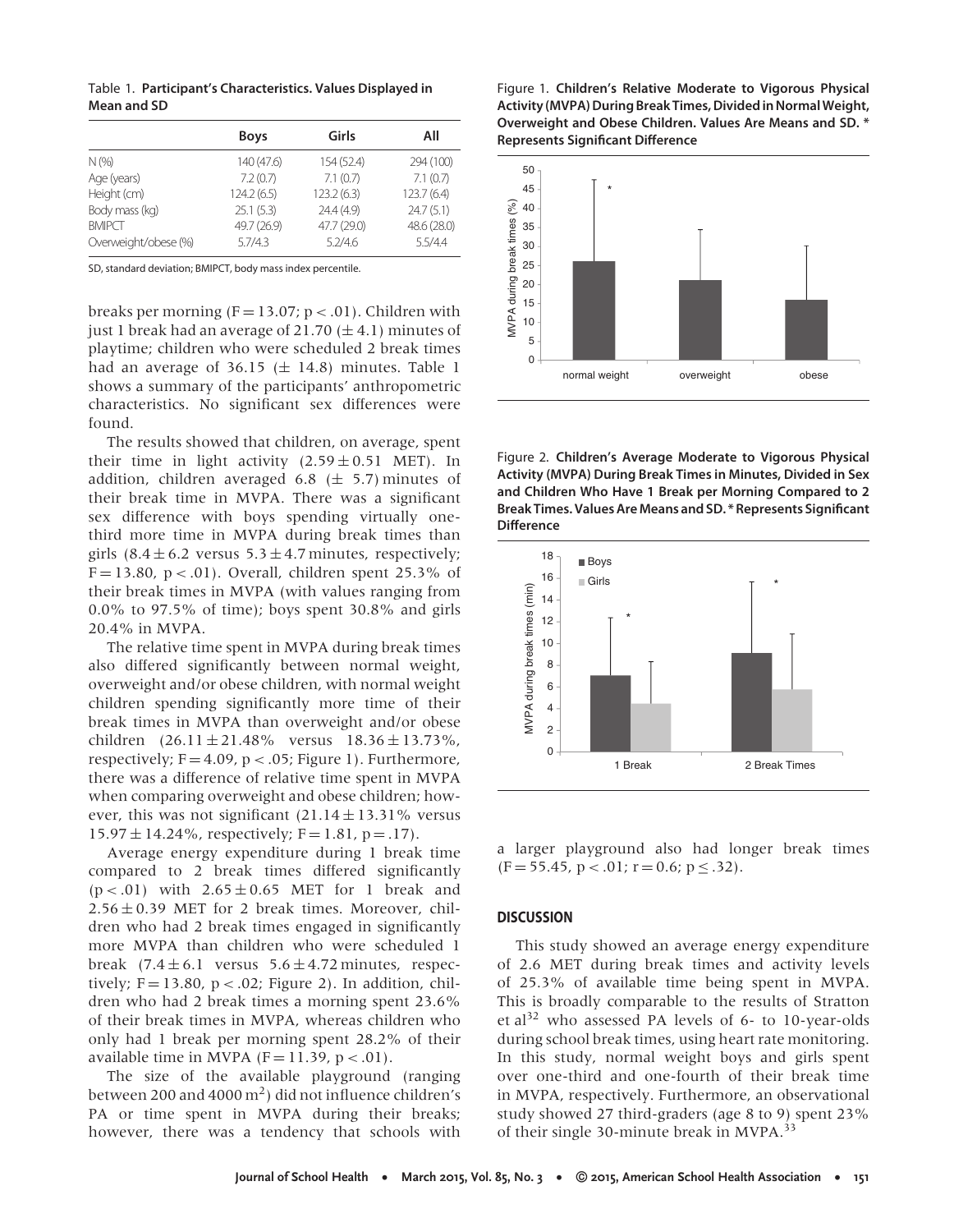The results of higher activity levels in boys in this study, 30.8% versus 20.4% girls are also mainly in line with previous findings<sup>32,34-36</sup> suggesting that boys are the more active sex, not just habitually but also during break times. Consequently, these results add weight to the evidence that sex-specific disparities in PA levels are already apparent at a young age. However, there are also other studies reporting the opposite with the proportion of time spent in MVPA by girls during break times being significantly higher than boys.<sup>26</sup>

Although an investigation by Stratton et  $al^{32}$ showed boys spending more time in MVPA during their break times than girls, they also reported normal weight boys engaging in more MVPA than overweight boys. In this study, body weight was also a factor influencing PA levels during break time. Normal weight children engaged in a significantly greater proportion of MVPA during their break times than overweight boys and girls.

Whereas there was a tendency for obese children to engage in less MVPA than overweight children, it was not significant ( $p = .17$ ). However, there is a significant relationship between children's weight status and objectively measured habitual MVPA in 5 to 10-year-old children.<sup>9,37,38</sup> This corresponds with other research on PA during morning break time in primary school children out with Germany,  $39,40$ where it has been suggested that these differences can be attributed to discrepancies in fundamental movement skills between overweight and normal weight children.<sup>41</sup>

Most notably, the salient finding of this study was that children with only 1 break spent a higher proportion of their available time in MVPA. Having said this, children accumulated more time in MVPA if they had the opportunity to be active for longer (ie, 2 morning breaks). Children with only 1 break per morning had approximately 22 minutes available to produce an average of 2.65 MET and 5.6 minutes in MVPA, which is significantly less than children with the opportunity of 2 break times (2.56 MET in 36 minutes and with 7.4 minutes MVPA). Comparing the relative time spent in MVPA, children with only 1 break spent significantly more time in MVPA than boys and girls who were scheduled 2 break times (28.2% versus 23.6%, respectively).

One explanation for these findings could be the fact that some schools with only 1 break allow children to have their breakfast during the lesson before their break so they can have maximum time to play, whereas schools with 2 break times often ask the children to have their snack within their playtime or may offer an organized breakfast, resulting in less active time.

It has previously been suggested that the duration of playtime available for children to be active is an important factor for children's PA levels.<sup>23</sup> For example, Ridgers et al<sup>22</sup> showed time as a significant negative predictor of vigorous PA in 7- to-9 yearold children during morning break using heart rate monitoring. Increased vigorous PA was associated with increased break time duration. Similarly, 8-year-old boys and girls engaged in significantly more MVPA during break times if their daily break duration was longer.<sup>42</sup> It was, therefore, suggested that schools provide adequate times during a school day to offer children the opportunity to engage in sufficient PA so it can contribute toward the recommended daily activity guidelines.<sup>40</sup> This suggestion is supported by the results of this study, which showed children accumulate significantly more MVPA during longer durations of break times. However, it may also be explained by the fact that children have additional time to engage in increased activity opportunities.<sup>23</sup> Moreover, increased duration of break times can provide the opportunity for organizing activities and games whereas decreasing the proportionate impact these exchanges have on PA levels.<sup>42</sup>

In addition, research indicates that not only break time duration but also playground size influences children's PA levels during break time. $43$  In this study, playground size was determined and correlated although it did not show any significant influence on children's energy expenditure or activity levels. This corresponds with a Danish study of 417 children (5 to 12 years) which showed that size of school playgrounds had no effect on children's MVPA.<sup>43</sup> Conversely, a Belgian study found that increased playground space was associated with more PA during break times in  $5$ -year-olds. $35$ 

In this study, PA levels of primary school children were assessed objectively during typical, noninterfered break times. Owing to the relatively large sample size, this offers a representative picture of the intensity and duration of children's PA engagement during break times in the southwest of Germany. Further, the objective assessment of PA over several days allowed an estimation of the different activity levels during children's weekly break times.

#### **Limitations**

There are some limitations that should be considered when interpreting these findings. First, because the data are cross-sectional, no causal or longitudinal effects can be derived from this work. Although children's activity levels were observed for 6 days and included 3 to 5 school mornings, direct observation in combination with long-term assessments might have enabled break times to be monitored more thoroughly to receive more in-depth results.

Second, although the study schools are spread throughout the southwest of Germany and included urban and rural settings, monitoring morning breaks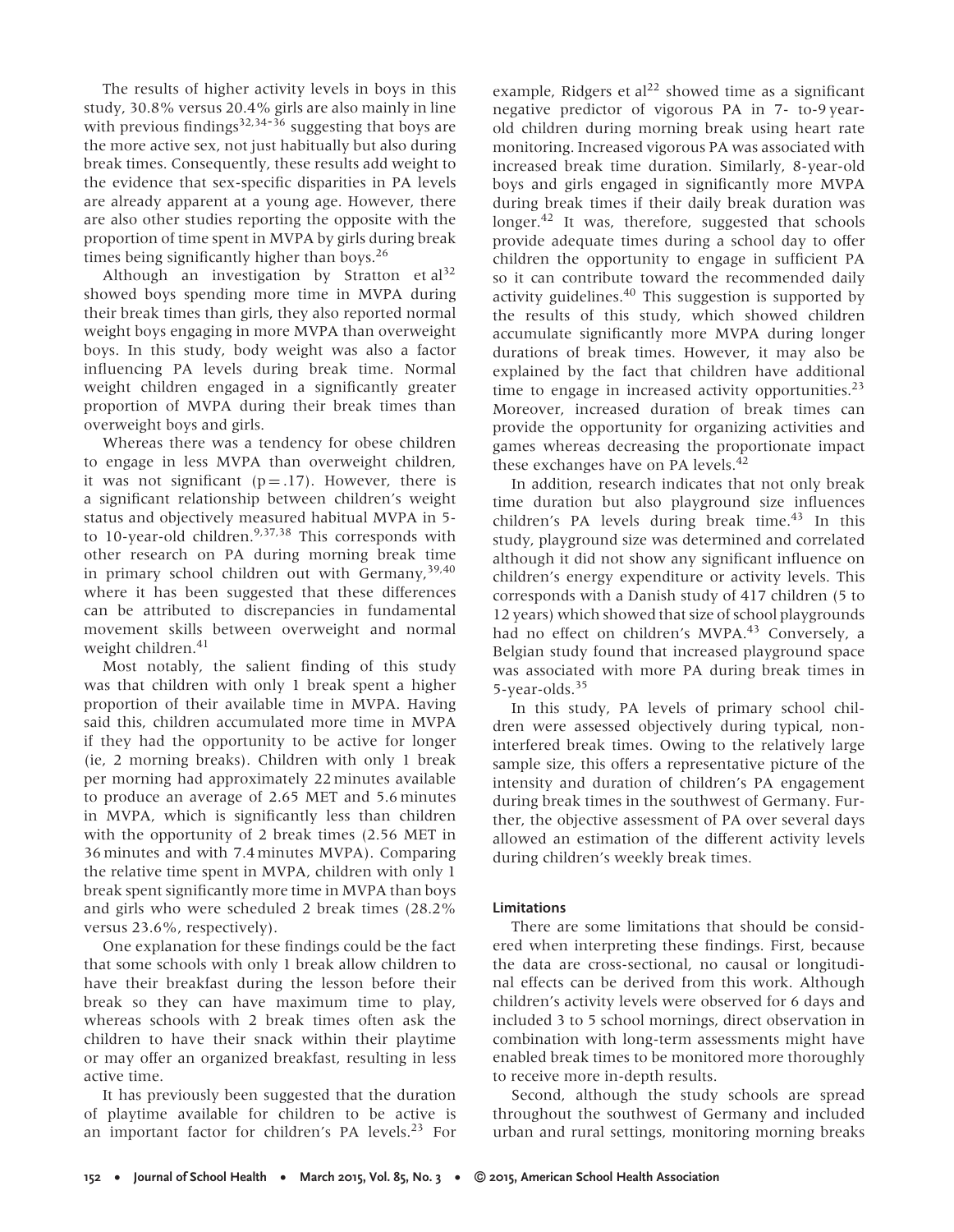in a wider geographical area might have enabled stronger generalization of the results, especially when considering the low prevalence of overweight and obese children in this study. It may also have revealed how differences in terms of environmental and financial aspects, as well as teacher availability, might have influenced how PA is encouraged during break times and playgrounds are equipped.

Third, it is also likely that children's activities and behaviors were influenced by the fact that they were wearing the multisensor device while their activity was being monitored.

Last, it should be born in mind that measurements were recorded in autumn, which may have influenced children's PA levels and the ability to play outdoors during break times. However, previous studies have found no significant seasonal effect on children's PA levels during break time comparing summer and winter.<sup>19</sup>

Future work is required to determine whether the low PA levels such as those found in this study are typical of German primary school children. It may be worthwhile combining objective measurements with direct observation to provide a complete contextual representation of PA levels and patterns during break times.

#### **Conclusions**

This study assessed different activity levels in German primary school children during their morning break times. It also investigated whether there were any differences in MVPA if children had the opportunity to play out once or twice in each school morning. Although the activity levels recorded were rather low, the results of this study lend support to previous findings that boys and normal weight children are more active during break times than girls and overweight and/or obese children, respectively.

It also showed that children use the available time during breaks to accumulate more MVPA, with children who have 2 breaks per morning engaging in significantly more MVPA than boys and girls who have only 1 break per morning.

These findings offer the opportunity to put in place suitable interventions that will engage children, especially girls, in additional PA and to question the policies which are advocating less active free time<sup>21</sup> as children pass through the school system. These findings should also be considered if the introduction of all-day teaching is implemented into German schools.

#### **IMPLICATIONS FOR SCHOOL HEALTH**

During the school day, breaks are often the only opportunities for children to be physically active and it has been indicated that break times can contribute

up to 40% of recommended daily PA levels. To our knowledge, this is the first study investigating PA intensity and time spent in MVPA during 1 compared to 2 break times in German primary school children. These findings support a sound understanding of childhood PA during break times that may support future development of effective strategies and healthpromoting interventions.

- Children who had 2 break times engaged in significantly more MVPA than children who were scheduled 1 break  $(7.4 \pm 6.1$  versus  $5.6 \pm 4.7$  minutes, respectively;  $F = 13.8$ ,  $p \le .02$ ).
- Boys were significantly more active than girls.
- Weight status influenced relative time spent in MVPA during break times with normal weight children spending significantly more time of their break times in MVPA than overweight and/or obese children (26.1 ± 21.5% versus  $18.4 \pm 13.7$ %, respectively;  $F = 4.1$ ,  $p \le .05$ ).
- Size of the available playground did not affect children's PA or time spent in MVPA during their breaks.

These findings show that children use available time during breaks to accumulate more MVPA, which offer the opportunity to put in place suitable interventions which will engage children, especially girls, in additional PA and to question the policies which are advocating less active free time $^{21}$  as children pass through the school system. These findings should also be considered if the introduction of all-day teaching is implemented into German schools.

#### **Human Subjects Approval Statement**

The study was approved by the Ministry of Culture and Education as well as the university's ethics committee and is in accordance with the declaration of Helsinki.

#### **REFERENCES**

- 1. Lobstein T, Baur L, Uauy R. Obesity in children and young people: a crisis in public health. *Obes Rev*. 2004;5(suppl 1):4-104.
- 2. Ogden CL, Carroll MD, Curtin LR, Lamb MM, Flegal KM. Prevalence of high body mass index in US children and adolescents, 2007-2008. *JAMA*. 2010;303:242-249.
- 3. Monasta L, Batty GD, Cattaneo A, et al. Early-life determinants of overweight and obesity: a review of systematic reviews. *Obes Rev*. 2010;11:695-708.
- 4. Han JC, Lawlor DA, Kimm SY. Childhood obesity. *Lancet*. 2010;375:1737-1748.
- 5. Hills AP, King NA, Armstrong TP. The contribution of physical activity and sedentary behaviours to the growth and development of children and adolescents. Implications for overweight and obesity. *Sports Med*. 2007;37:533-545.
- 6. Strong WB, Malina RM, Blimkie CJR, et al. Evidence based physical activity for school-age youth. *J Pediatr*. 2005;146:732- 737.